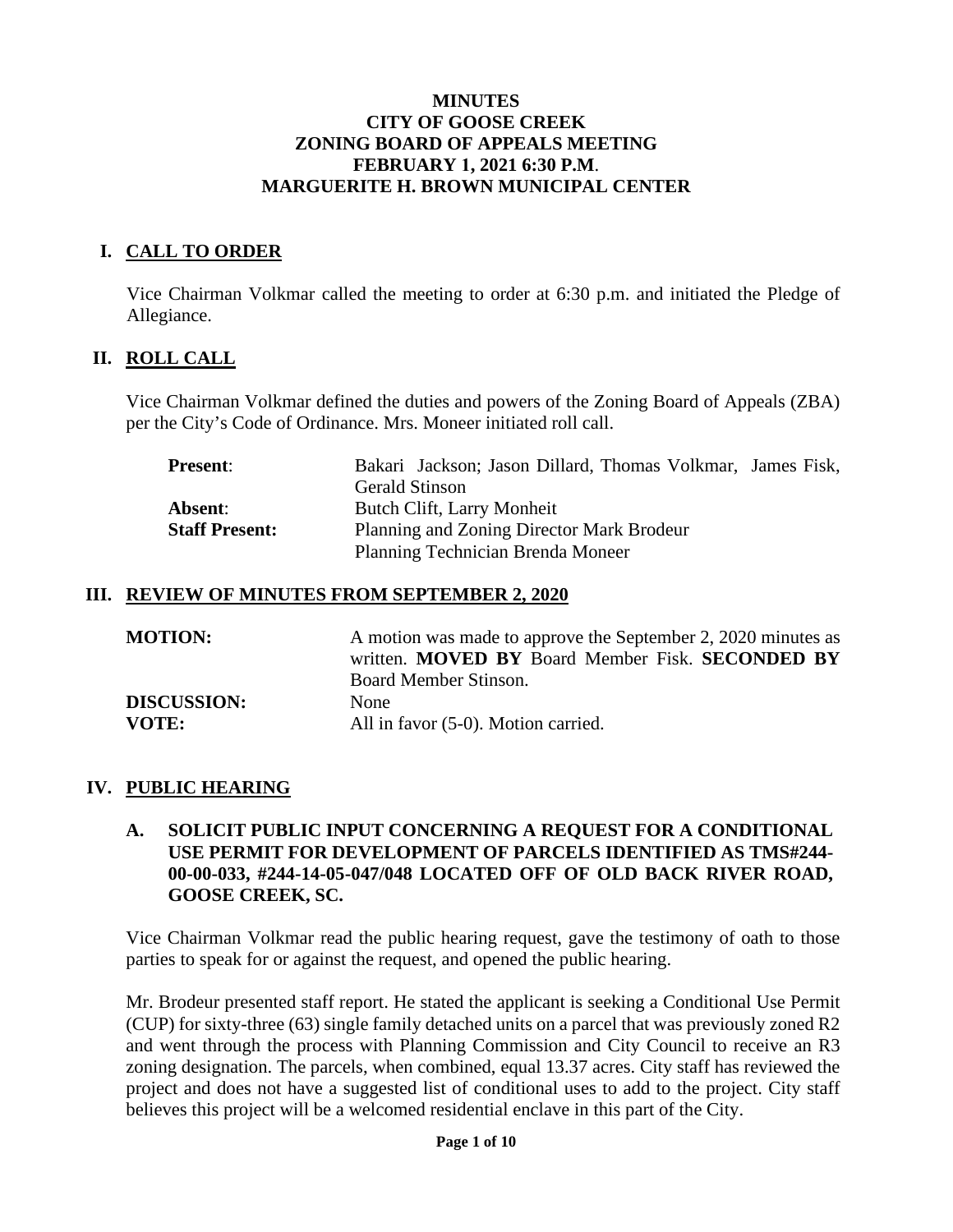Mr. David Stevens, the applicant, presented his request and answered each criteria for a CUP.

The applicant provided his explanation for meeting the CUP criteria's.

- **1. Setbacks, buffers, fences or planting strips protect adjacent properties from adverse influence of the proposed use, such as noise, vibration, dust, glare, odor, traffic congestion and similar factors**: It is the applicant's opinion that the construction of sixty-three (63) single family detached patio homes, located on this site, have all the necessary infrastructure and access with existing development and will not have a negative impact to surrounding areas.
- **2. Vehicular traffic flow would not increase, and pedestrian movement would not be diminished or endangered:** See item 3.
- **3. Off-street parking and loading, and ingress/egress points of proposed uses will be adequate as to location, capacity, and design:** The applicant combined #2 and #3. He stated these are addressed by the existing access roads around the project which are adequate to support development of this project. A traffic study will be required to assure the project will not have impact to existing road. The new roadway and infrastructure design and construction shall meet both City of Goose Creek and Berkeley County requirements. Parking for each single- family unit will have a minimum of two (2) parking spaces per dwelling unit.
- **4. Property values, general character and welfare of nearby areas will not be deteriorated**: The applicant stated the total development cost per lot for the single-family detached patio home is \$188,068 per lot. He provided a worksheet that shows the surrounding home values. He stated the value of these patio homes are equal to or above existing sales. The applicant believes this will improve the property value in the area.
- **5. The proposed use shall be in accordance with the purpose and intent of the city's Comprehensive Plan, this chapter and other rules and regulations**: The applicant stated this project is in accordance with the Comprehensive Plan. He stated it is an infill project that uses existing infrastructure in order to adequately support designated and compact growth.
- **6. The proposed use shall be compatible with the existing neighborhood character and be consistent with the character and purpose of the applicable zoning district**: The applicant stated that using preexisting zoning makes this project compatible as single-family homes as well as cost comparable too.
- **7. The proposed use shall not adversely affect surrounding land use, as measured in terms of its physical size, intensity of use, visual impact and proximity to other structures**: The applicant stated he envisions this project enhancing the surrounding area. He stated the home sizes will be the same as other single-family homes adjacent to the project.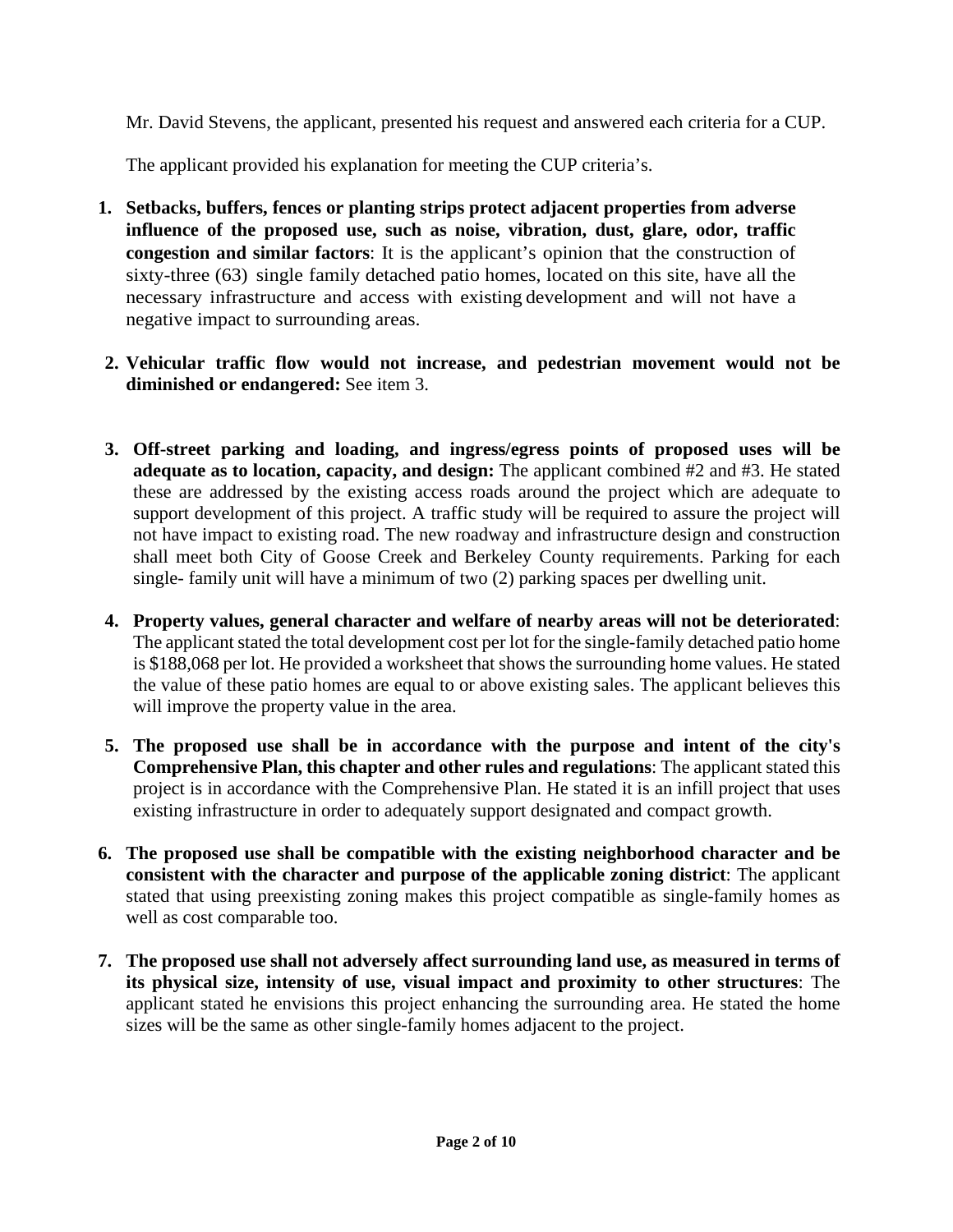- **8. The proposed use complies with all applicable development standards of the city**: The applicant stated the proposed use will comply with all applicable development standards of the City of Goose Creek.
- **9. The proposed use is not detrimental to the public health, safety or general welfare of the city and its citizens**: The applicant stated this project will not be detrimental to the safety or general welfare of the city and its citizens. Hopefully, by being an infill project, it will be an asset to the City.
- **10. The proposed use shall not constitute a nuisance or hazard because of the number of persons who will attend or use the facility, of the vehicular movement, of noise or fumes or of the type of physical activity:** The applicant stated these detached patio single family homes will not constitute or be a nuisance as all existing surrounding homes are detached single family units.
- **11. The proposed use shall not create or aggravate hazards to vehicular or pedestrian traffic on the roads and sidewalks, both off-site and on-site**: The applicant stated they are constructing sidewalks to separate vehicular and pedestrian traffic where possible.
- **12. The proposed use shall not create glare from vehicular and stationary lights and the extent to which the lights will be visible from the adjacent zoning districts**: The applicant stated as this proposed use is single family, which is the same as the surrounding area.
- **13. The proposed use shall not destroy, create a loss or cause damage to natural scenic, history features of significant important**. The applicant stated this will have minimal impact on natural features which will be mitigated. He stated it will not impact historic features of significant importance.
- **14. In the consideration of a conditional use, the ZBA shall not grant permission based on the circumstances of the applicant, or on unnecessary hardship:** The applicant stated he understands that the ZBA shall not grant permission based on the circumstances of the applicant or unnecessary hardships.
- **15. The ZBA reserves the right to revoke any conditional use permit that it has issued if it determines that the applicant or operator has failed to maintain and conduct the use in accordance with the conditions imposed on the conditional use. The ZBA shall give the applicant written notice of its intent to revoke the conditional use permit, and, if within ten calendar days of receipt of the notice the applicant submits a request for a hearing to the Secretary, the ZBA shall schedule a public hearing and provide the applicant with the opportunity to be heard prior to deciding whether to revoke the permit:** The applicant stated he understand the ZBA has the right to revoke any Conditional Use Permit based on information in 151.171 (C)(l5).
- **16. The provisions for revocation of conditional use permits shall not be deemed to preclude any other legal remedy with respect to violation of the provision of this chapter or other rules and regulations of the city:** The applicant stated he understands the revocation of Conditional Use Permit as listed in 151.171 (C)(16).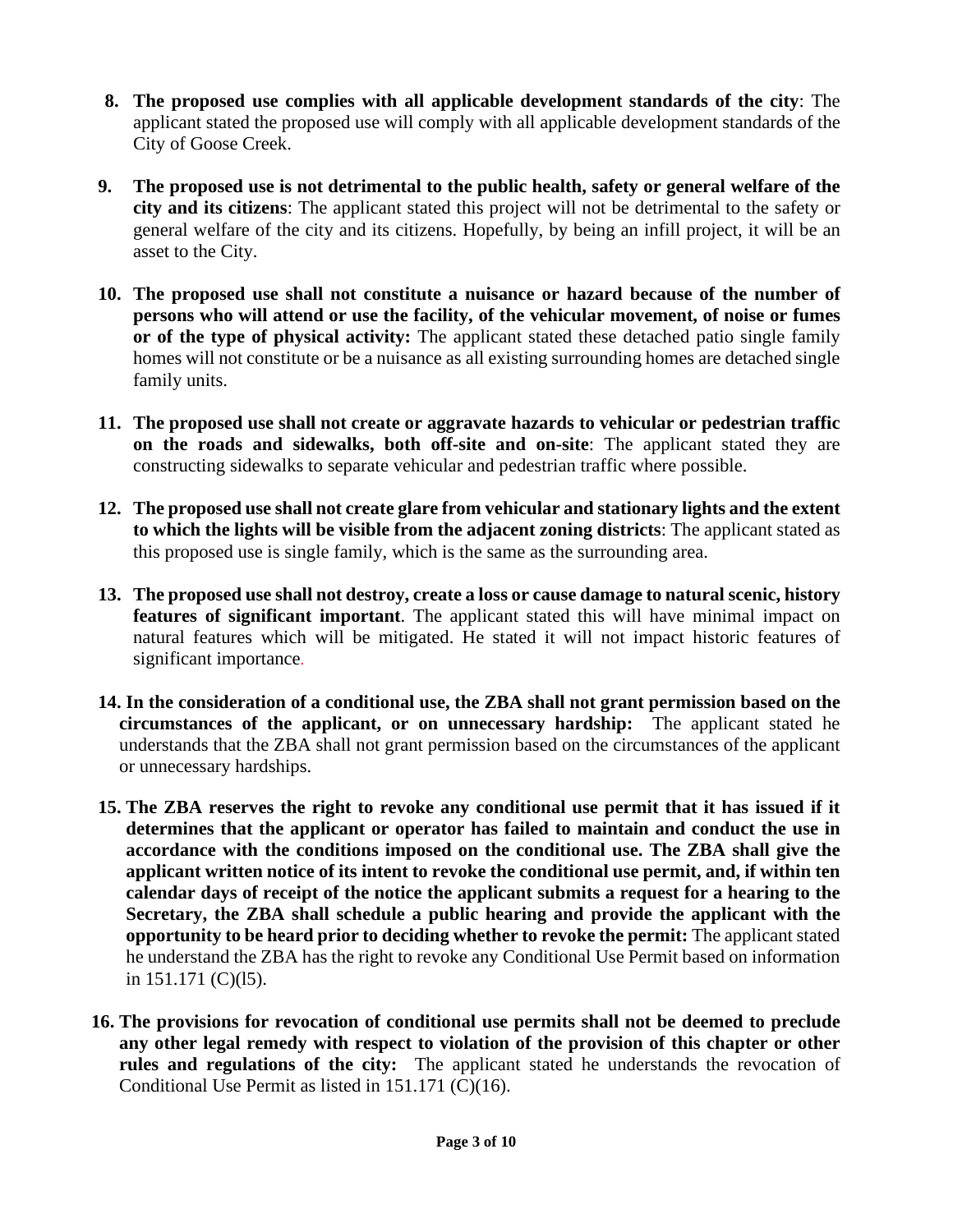**17. In approving a conditional use, the ZBA may impose the conditions and restrictions as in its opinion will accomplish the intent of this chapter**: The applicant stated he understands that in approving a conditional use, the Commission may impose such conditions and restrictions to accomplish the intent of the Ordinance.

The applicant answered questions from the board regarding floorplans, parking, materials, utilities, drainage, and traffic study.

Vice Chair Volkmar inquired if the public would like to speak in favor or in opposition of the request. No one from the public spoke.

BOARD MEMBER DILLARD MADE A MOTION TO CLOSE THE PUBLIC HEARING. BOARD MEMBER STINSON SECONDED. ALL IN FAVOR. NONE OPPOSED. MOTION CARRIED.

The board shared their concerns regarding traffic for this development as a traffic light currently does not exist.

**MOTION:** A motion was made to approve the application for a Conditional Use Permit for development of parcels identified as TMS#244-00-00-033, TMS#244-14-05-047/048 located off of Old Back River Road, Goose Creek, SC having found that the applicant satisfied the seventeen (17) criteria set forth for a Conditional Use Permit (CUP) as outlined in section 151.171C of the Zoning Ordinance with the condition that a traffic study is completed. **MOVED BY** Board Member Fisk. **SECONDED BY** Board Member Stinson. **DISCUSSION:** None

**VOTE:** All in favor (5-0). Motion carried.

BOARD MEMBER DILLARD MADE A MOTIONED TO GO BACK INTO PUBLIC HEARING. BOARD MEMBER STINSON SECONDED. ALL IN FAVOR, NONE OPPOSED. MOTION CARRIED.

# **B. SOLICIT PUBLIC INPUT CONCERNING A REQUEST FOR A CONDITIONAL USE PERMIT FOR DEVELOPMENT OF PARCELS IDENTIFIED AS TMS#243- 08-06-001/002/003/004/005 LOCATED OFF OF MARILYN STREET, GOOSE CREEK, SC.**

Vice Chairman Volkmar gave the oath to all those who wished to speak regarding this request. Mr. Brodeur presented Staff report.

Mr. Broder stated the applicant is requesting a CUP on 2.77 acres for a 48-unit single building apartment complex. He stated while City staff believes the use of multi-family is appropriate for this location, we are reminded that this is a request for a CUP. He stated a CUP allows the board to attach certain "conditions" to the approval that must be followed, or the board can revoke the permit for non-compliance.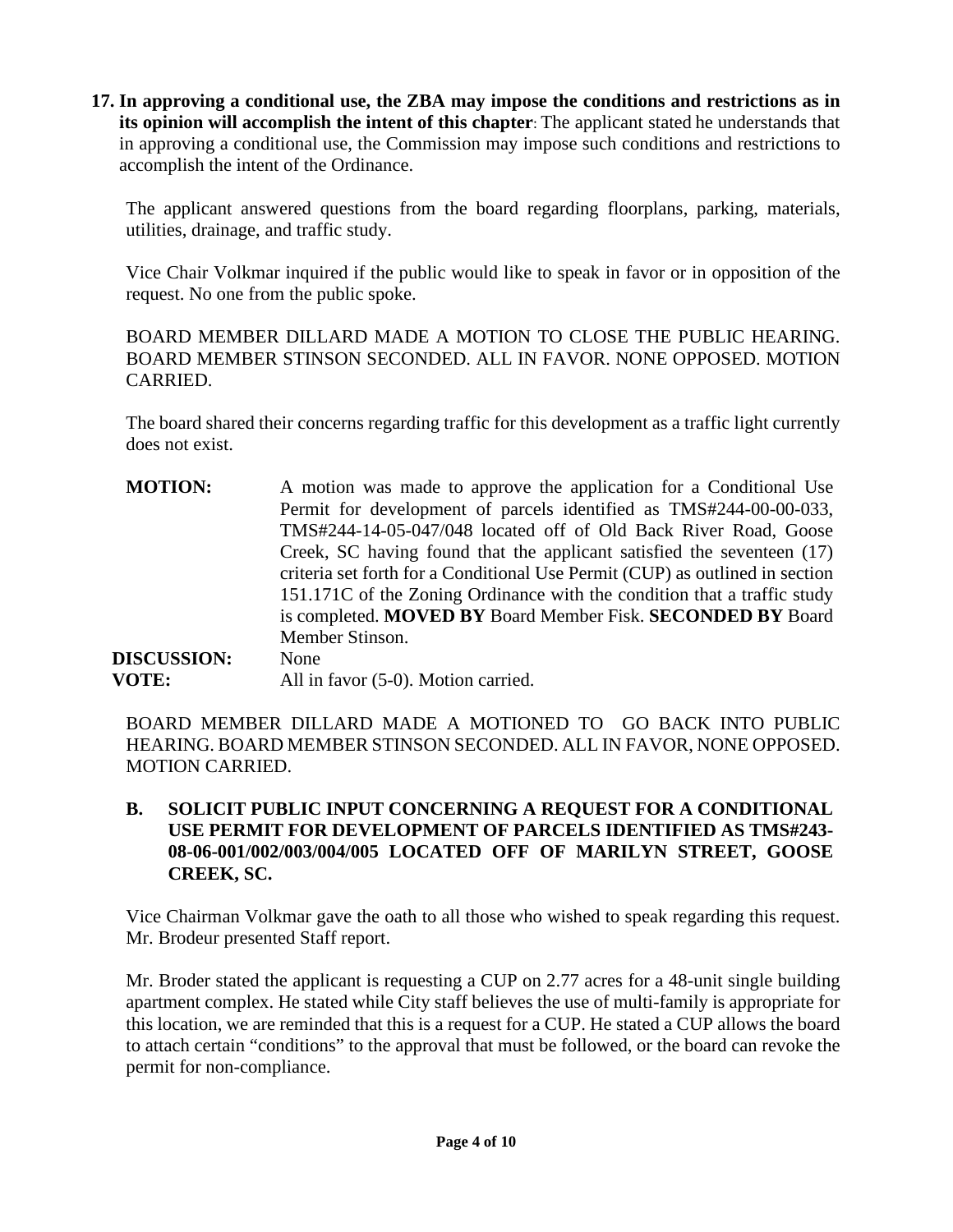Mr. Brodeur stated developers who build affordable housing face a lot of hurdles: complex subsidy programs, expensive labor and materials, local land use regulations, and community opposition.

Mr. Brodeur stated City staff has reviewed the proposal and remains unimpressed by the exterior design of the building and site and provided the following recommendation for conditions of approval:

- 1. Use a durable brick or stone waterboard around the base of the building ( all sides). A water board is the lowest portion of an exterior wall from the ground upwards to a maximum height of 42 inches.
- 2. Require the use of a very durable exterior wall surface that is low in maintenance such as a horizontal fiber cement siding or better. The use of T-111 or vinyl is specifically prohibited.
- 3. The use of hip and gable roof forms shall be expressed on the building. A single hip roof is unacceptable.
- 4. Require the use of covered porch entries that extend outward from the façade to the perimeter sidewalk to add architectural interest and to provide weather protection.
- 5. Require the submittal of a landscape plan to City staff for review and approval by the Director.
- 6. Provide covered parking for all of the spaces (60) away from the building island/lease office.
- 7. Provide a six-foot-high masonry fence along the property lines at rear of project (100.3, 121.76, 199.91).
- 8. Provide a five-foot wide concrete sidewalk along Francis and Marilyn Street.
- 9. Enclose dumpster with six-foot masonry walls to match the perimeter wall.

Mr. Brodeur stated City staff received seven (7) written comments and letters from residents of the community. He stated six (6) were opposed to the project, and one (1) was in favor of the project.

Mr. Matthew Sotivoglow, the applicant, presented the request. He provided information regarding his background and stated he was born and raised in Goose Creek. He stated the project he is proposing is already zoned GC and is seeking a CUP to build a single structure, multifamily building. He stated the pandemic has ravage and changed many American financial situations including his own. With this in mind this project would seek to offer under market affordable rates to residents that make up to \$65,000 a year. He stated he is seeking to have no subsidy and will include tighter background checks, employment verification and income verification through individual tax returns. He stated the vacant land off Marilyn Street and Carolina Ave are frequented by homeless foot traffic and encampment within the land itself. Our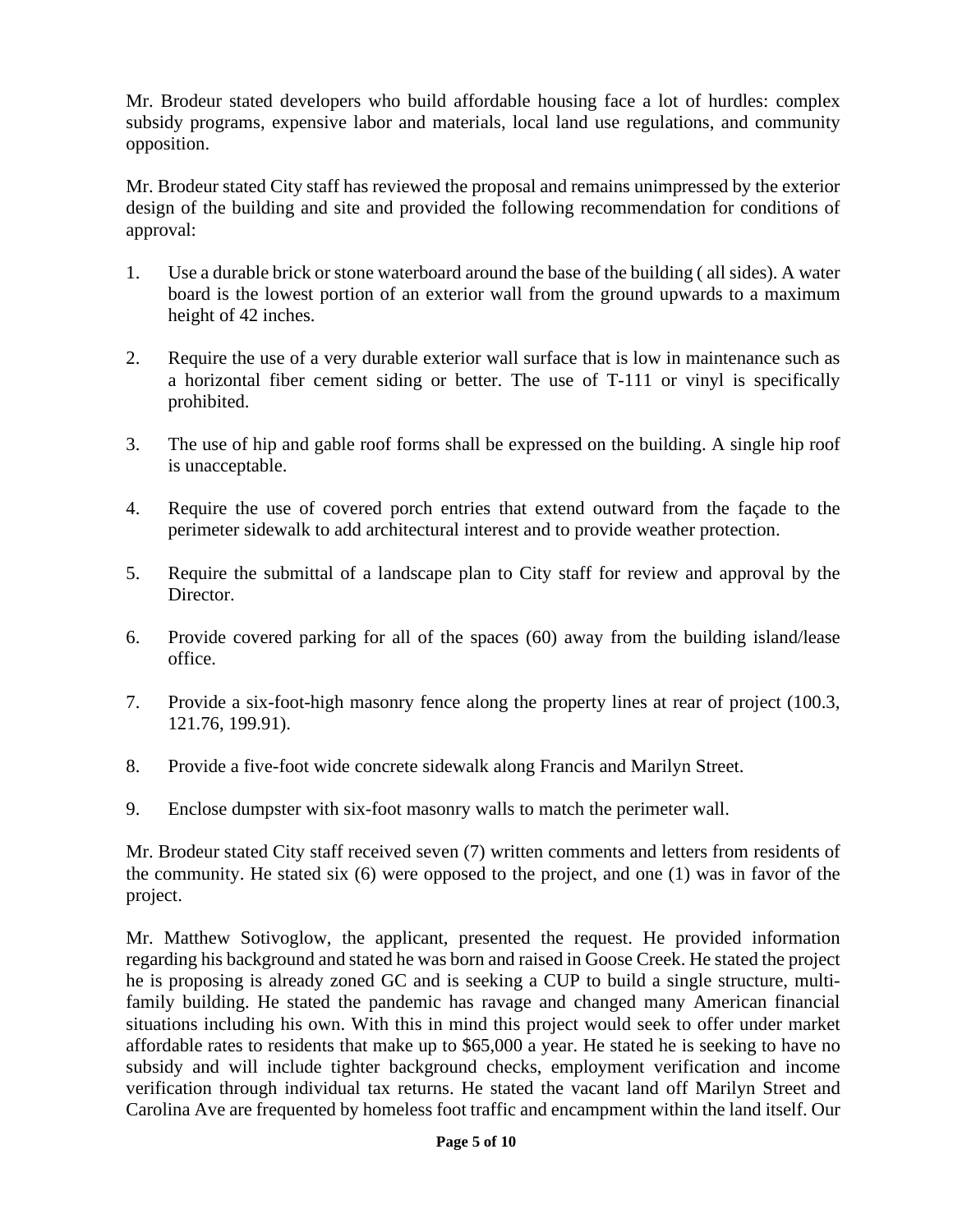project will eradicate this issue for those lots. The aim is to lower the criminal activity in the area by making appropriate use of the land and also implementing tighter background screenings for the tenants. Lastly, there will always be concerns over increased traffic, so we addressed this with the site plan. He stated the parking area, ingress and egress roads are located as far away from the intersection of Marilyn and Carolina Ave as possible. In conclusion he stated he believes this proposal is the most realistic option that would best serve the area, the City, and provide the most value to the individual resident.

The applicant went through the seventeen (17) criteria:

- **1. Setbacks, buffers, fences or planting strips protect adjacent properties from adverse influence of the proposed use, such as noise, vibration, dust, glare, odor, traffic congestion and similar factors**: The applicant stated the structure will have greater setbacks than the bare minimum where applicable to protect adjacent properties from adverse influence of the items listed above. The applicant increased the required parking and provided two ports of entry and exit so that the traffic flow would not be impeded. The initial plan was to leave a minimum of ten feet of vegetation buffer on southern and eastern lot lines however staff requested a six-foothigh masonry fence.
- **2. Vehicular traffic flow would not increase, and pedestrian movement would not be diminished or endangered: ingress and egress roads placed away from the intersection of Carolina Ave/Marilyn street to reduce potential impact of additional traffic flow:** The applicant stated ingress and egress roads are placed away from the intersection of Carolina Ave and Marilyn Street to reduce potential impact of additional traffic flow. He stated that City staff requested a five-foot sidewalk.
- **3. Off-street parking and loading, and ingress/egress points of proposed uses will be adequate as to location, capacity, and design:** The applicant stated parking will adhere to city ordinance guidelines, 9'x18' parking stalls and 109 stalls planned.
- **4. Property values, general character and welfare of nearby areas will not be deteriorated**: The applicant stated that multifamily new construction in this area will greatly increase the value of the surrounding properties. He stated Marilyn Street has not seen much improvement in the past twenty (20) years, and this would make appropriate use of undeveloped land that now is subject to litter, loitering, and trespassers.
- **5. The proposed use shall be in accordance with the purpose and intent of the city's Comprehensive Plan, this chapter and other rules and regulations**: The applicant stated that a comment from a resident on the 2021 Comprehensive Plan Proposal suggested, "If the residential component isn't affordable and/or for 55+, then we don't need any more housing included." He stated the project plans to offer rental rates to residents that meet 80% of area median income established by HUD for Berkeley County. He stated a comparable project would be Etiwan Place Apartments which was finished in 2019. He stated this site was pre-leased and has a waitlist into 2022.
- **6. The proposed use shall be compatible with the existing neighborhood character and be consistent with the character and purpose of the applicable zoning district**: The applicant stated the parcels are currently zoned General Commercial with a potential conditional use for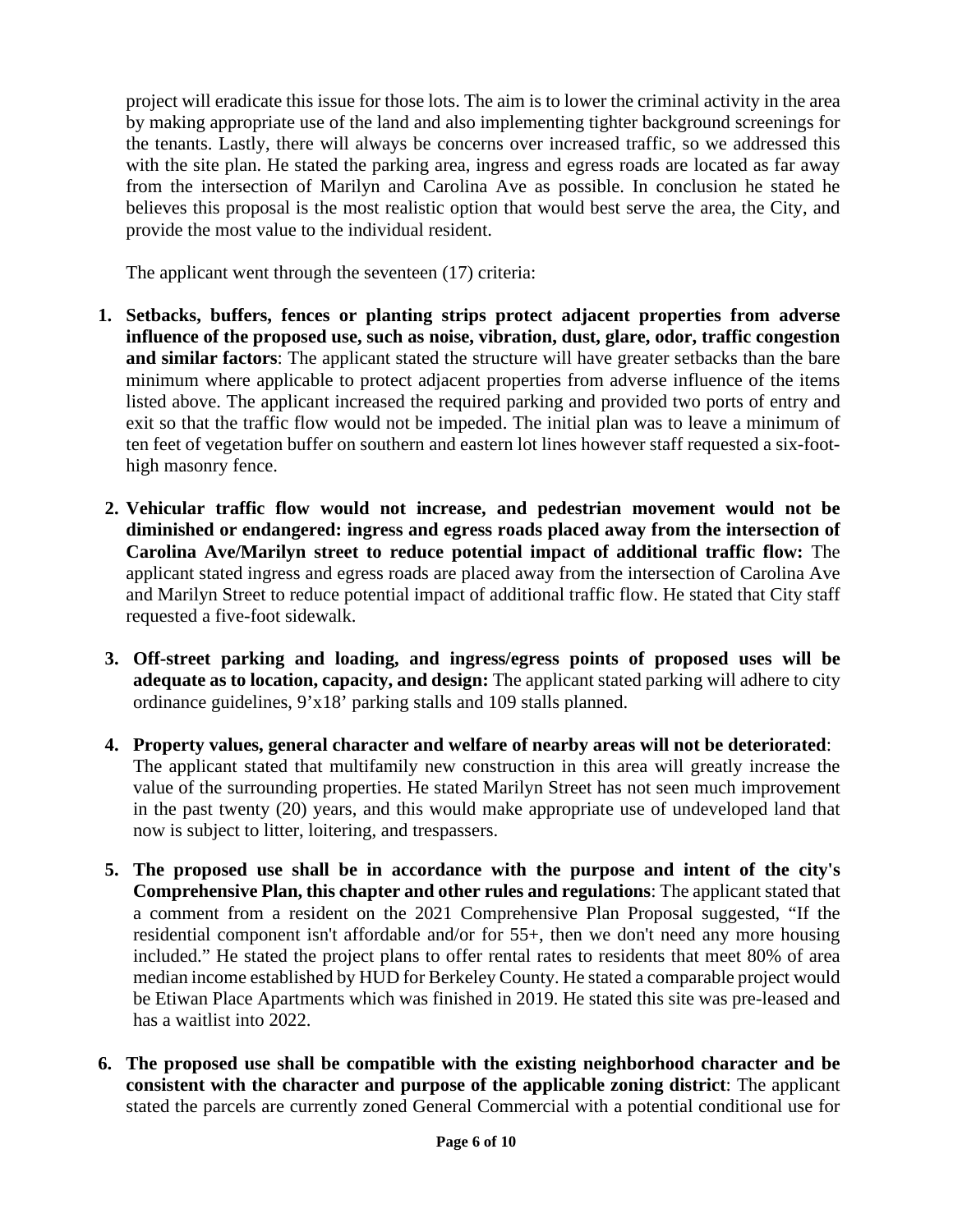Multifamily. He stated the project would support the City's plan as this area is being considered for redevelopment. He stated a recently completed project off of Carolina Avenue is a large commercial warehouse.

- **7. The proposed use shall not adversely affect surrounding land use, as measured in terms of its physical size, intensity of use, visual impact and proximity to other structures**: The applicant stated the proposed use is in line with surrounding buildings off of Marilyn Street and Carolina Avenue. He stated there is a mix of structure type to include commercial retail, multifamily apartments, commercial buildings for local small businesses, and even a plot of mobile homes.
- **8. The proposed use complies with all applicable development standards of the city**: Yes.
- **9. The proposed use is not detrimental to the public health, safety or general welfare of the city and its citizens**: The applicant stated the site-plan offers emergency personnel two routes of ingress/egress to the property. He stated by offering affordable rates and to 80% AMI residents, the use will cater to those that have been affected by the pandemic of 2020 and have had their wages lowered and financial situations upended. He stated they are looking into a Covid-specific air filtration system to add to our HVAC systems throughout the structure.
- **10. The proposed use shall not constitute a nuisance or hazard because of the number of persons who will attend or use the facility, of the vehicular movement, of noise or fumes or of the type of physical activity:** The applicant stated the site plan parking lot size and position accounts for the space needed to mitigate the above factors.
- **11. The proposed use shall not create or aggravate hazards to vehicular or pedestrian traffic on the roads and sidewalks, both off-site and on-site**: The applicant stated the parking and foot traffic is all contained within the parking area. He stated concrete curb and sidewalks will be added around the entire building to allow 360 degrees access for residents and emergency response personnel.
- **12. The proposed use shall not create glare from vehicular and stationary lights and the extent to which the lights will be visible from the adjacent zoning districts**: The applicant stated leaving a minimum 10' vegetation buffer will create a barrier between parcels and mitigate factors above. He stated the only required lighting will be installed on the exterior of the structure to light walkways and stairwells. He stated City staff recommends adding a six-foothigh masonry fence.
- **13. The proposed use shall not destroy, create a loss or cause damage to natural scenic, history features of significant important**. The applicant stated no such features are identified on site.
- **14. In the consideration of a conditional use, the ZBA shall not grant permission based on the circumstances of the applicant, or on unnecessary hardship:** The applicant stated he agrees to the stipulations.
- **15. The ZBA reserves the right to revoke any conditional use permit that it has issued if it determines that the applicant or operator has failed to maintain and conduct the use in accordance with the conditions imposed on the conditional use. The ZBA shall give the**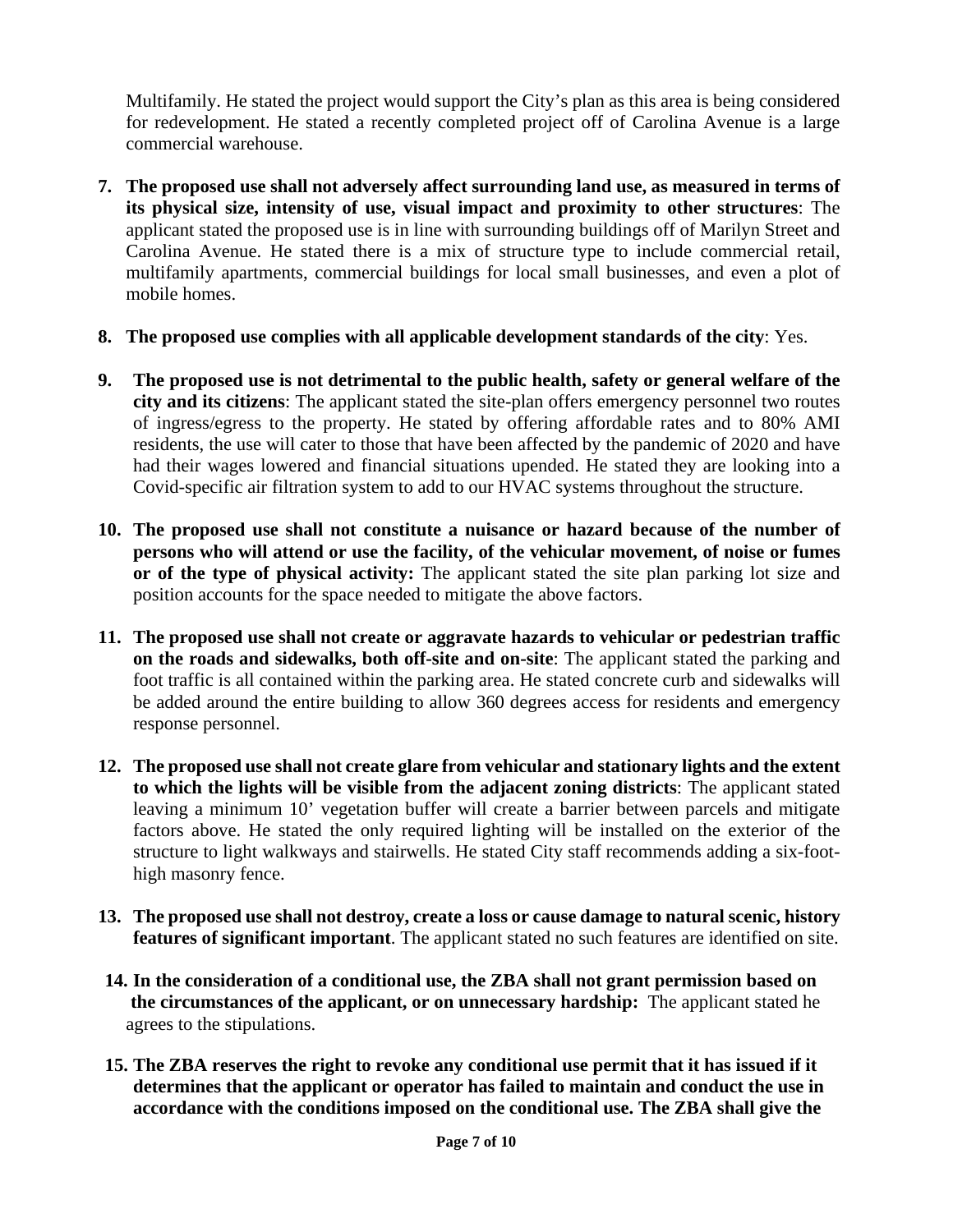**applicant written notice of its intent to revoke the conditional use permit, and, if within ten calendar days of receipt of the notice the applicant submits a request for a hearing to the Secretary, the ZBA shall schedule a public hearing and provide the applicant with the opportunity to be heard prior to deciding whether to revoke the permit:** The applicant stated he agrees to the stipulations.

**16. The provisions for revocation of conditional use permits shall not be deemed to preclude any other legal remedy with respect to violation of the provision of this chapter or other rules and regulations of the city:** The applicant stated he agrees to the stipulations.

# **17. In approving a conditional use, the ZBA may impose the conditions and restrictions as in its opinion will accomplish the intent of this chapter**: The applicant stated he agrees to the stipulations.

The board stated they recommend a traffic study and may table the motion until one is provided. The board inquired as to the cost of rent. The applicant stated \$800 to \$1000. The board inquired if the rent price point is feasible with all the upgrades that staff is recommending. The applicant stated if he has to reduce units to make it work, he will. The board inquired from staff the recommended use of this property in the Comprehensive Plan. Mr. Brodeur stated it is Mixed Use under the Comprehensive Plan.

Vice Chairman Volkmar inquired if anyone was in favor of the proposal and would like to speak.

Vice Chairman Volkmar recognized Mr. Rolando Villavicencio who spoke in favor of the project.

Vice Chairman Volkmar inquired if anyone was in opposition of the proposal and would like to speak.

Vice Chairman Volkmar recognized Ms. Cheryl Worrell of Pineview who is concerned with traffic and the lack of sidewalks.

Vice Chairman Volkmar recognized Ms. Enos of Janice Street who shared her concerns regarding traffic and with the lack of sidewalks in a high-density zone. She also stated she feels this will decrease the property value.

Vice Chairman Volkmar recognized Ms. Sandra Allen of Pineview who stated she was concern with traffic.

Vice Chairman Volkmar recognized Mr. Corey McClary of Crystal Street who stated a traffic study needs to be done before a decision can be made.

Vice Chairman Volkmar stated this property is currently zoned commercial hence a more intensive commercial development could be developed at this location. He stated such project will not have to come before this board. Mr. Brodeur stated some examples of commercial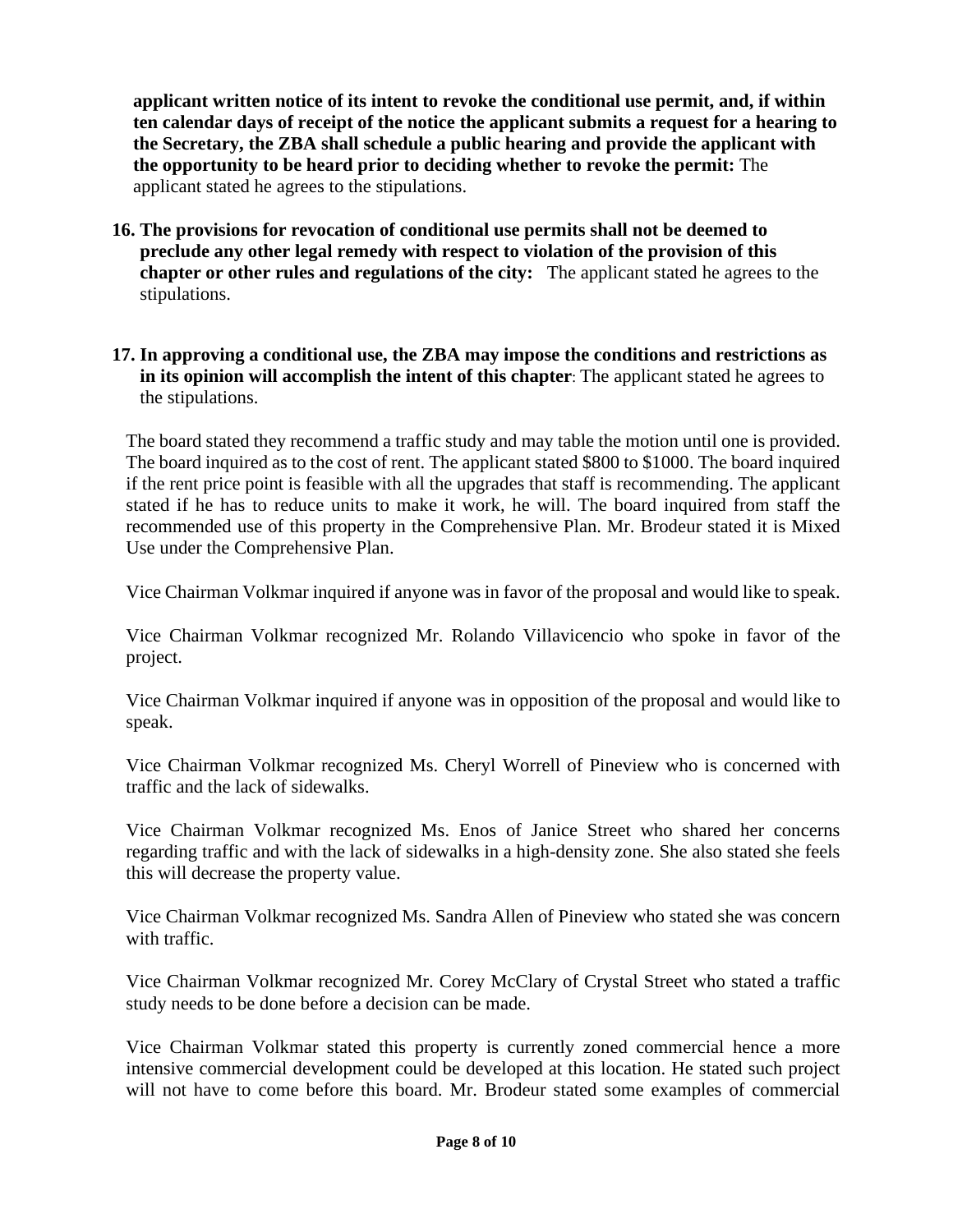developments that could go in this location could be a convenience store, mini mall with seven or eight different tenants, hair salon, tanning salon, vape shop or a laundry mat. He stated small commercial uses such as a car wash or used car lot could also go in this location. Mr. Brodeur stated any of these uses will only have to be approved by the Architectural Review Board (ARB) and would not have to come before ZBA or Planning Commission as these would be an approval by right.

Mr. Brodeur presented staff summary. He stated given that the application was sent with an incorrect zoning designation and given the fact that the board and public would like to see a traffic study with a set of mitigations for the project, he respectfully asks the board to table this request for thirty (30) days.

The applicant presented a summary. He stated he does not live life going off of assumptions as a lot were shared tonight. He stated to assume, you impede progress and make bad decisions. He stated the property owners that he is purchasing the property from are fully in support of this project. He stated if this project does not get approved anything zoned General Commercial can go in its place. He stated his proposal is something that will improve the entire area. The applicant stated he would be willing to meet with the sellers to ask for and additional thirty (30) days for a traffic study.

BOARD MEMBER JACKSON MADE A MOTION TO CLOSE THE PUBLIC HEARING. BOARD MEMBER FISK SECONDED. ALL IN FAVOR. NONE OPPOSED. MOTION PASSED.

The board discussed the project and shared the same concerns of those that spoke in opposition. The board decided they would give the applicant an opportunity to come back in thirty (30) days to address these concerns.

| <b>MOTION:</b>     | A motion was made to table the request for a Conditional Use Permit for          |
|--------------------|----------------------------------------------------------------------------------|
|                    | the parcels identified as TMS# $243-08-06-001/002/003/004/005$ located           |
|                    | off Marilyn Street, Goose Creek, SC for an extended period of thirty-one         |
|                    | (31) days to give the opportunity for reconsideration of possible traffic        |
|                    | review, $3rd$ party opinion, and traffic study at this location. <b>MOVED BY</b> |
|                    | Board Member Bakari. SECONDED BY Board Member Dillard.                           |
| <b>DISCUSSION:</b> | None                                                                             |
| <b>VOTE:</b>       | All in favor (5-0). Motion carried.                                              |

BOARD MEMBER DILLARD MADE A MOTIONED TO GO BACK INTO PUBLIC HEARING. BOARD MEMBER STINSON SECONDED. ALL IN FAVOR, NONE OPPOSED. MOTION CARRIED

# **V. 2021 ELECTIONS – CHAIR AND VICE CHAIR**

| A motion was made to nominate Butch Clift for Chair. <b>MOVED BY</b> Board |
|----------------------------------------------------------------------------|
| Member Fisk. <b>SECONDED BY</b> Board Member Stinson.                      |
| <b>None</b>                                                                |
| All in favor (5-0). Motion carried.                                        |
|                                                                            |